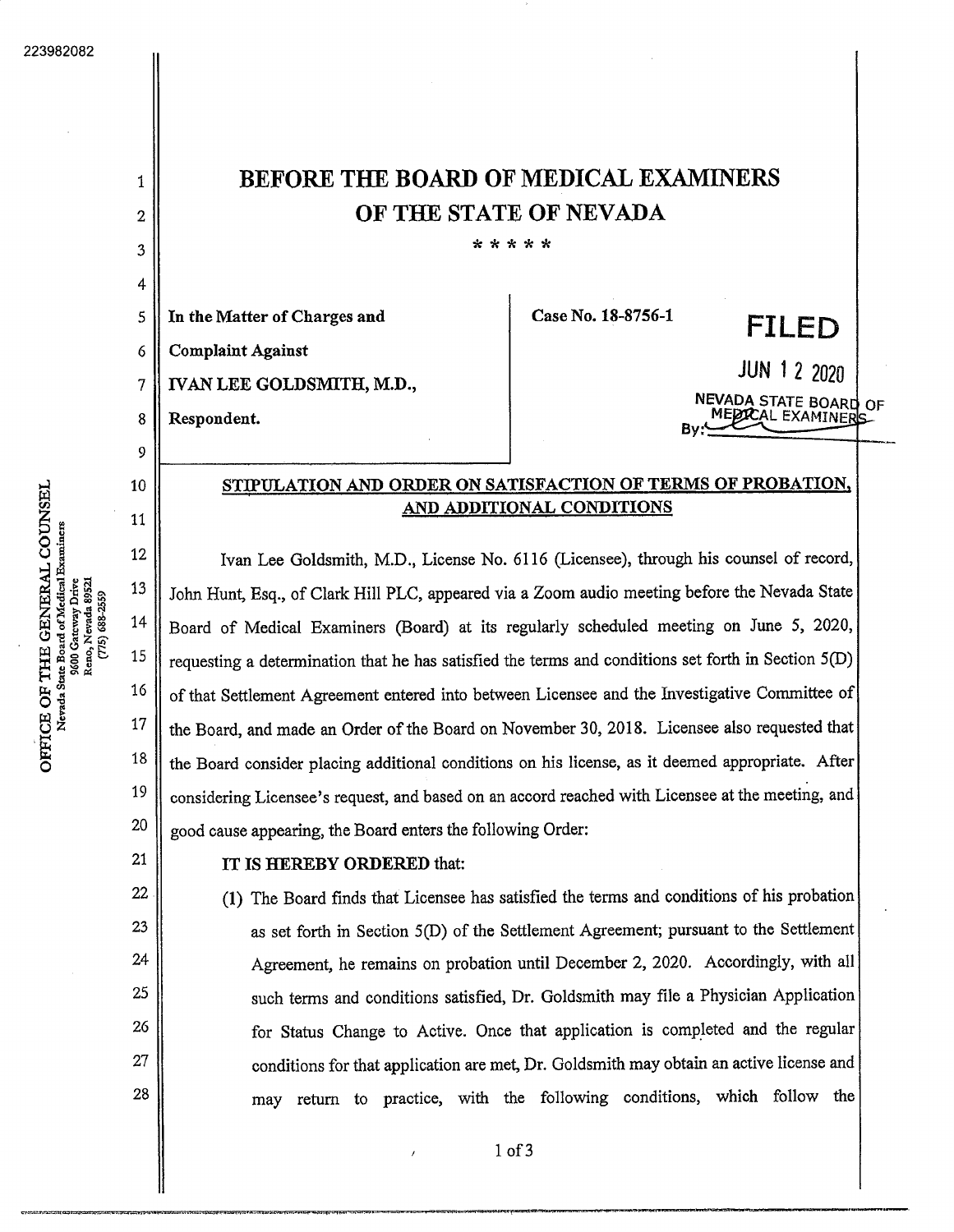recommendations of certain experts consulted in evaluating Dr. Goldsmith's readiness for practice. Those conditions are:

- (a)Dr. Goldsmith shall complete <sup>40</sup> additional hours of continuing medical education (CME) related to proper medical recordkeeping and clinical decision-making, all to the satisfaction of the Board, within 6 months. This
- requirement shall be in addition to the regular CMEs required for licensure.<br>(b) Dr. Goldsmith shall receive individual therapy at least once every two weeks, to continue to address ongoing stressors as he reenters practice, to help him continue to develop coping skills and address other previously identified issues.
- (c) Dr. Goldsmith shall submit to the Board for the next year, quarterly reports apprising the Board of:

i. his personal and professional activities and practice plans; and

ii. his progress toward addressing the issues described in his evaluations.

(d)In one year, Dr. Goldsmith shall undergo <sup>a</sup> follow-up neuro-psychological evaluation, and may see the same practitioner as he saw before, to assess his progress, with a practitioner report submitted to the Board.

(e)Upon compliance with the foregoing, after one year, Dr. Goldsmith will appear before the Board, at which time the Board will consider lifting these remaining conditions.

2 of3

f^ <sup>15</sup> E OF<br>cvada S u<br>ደ fedical Exa<br>r Drive<br>comme 9600 Gateway Drive o o

i

2

3

4

5

6

7

8

9

10

11

12

13

14

16

17

18

19

20

21

 $111$ 

///

 $111$ 

22

23

24

25

26

27

28